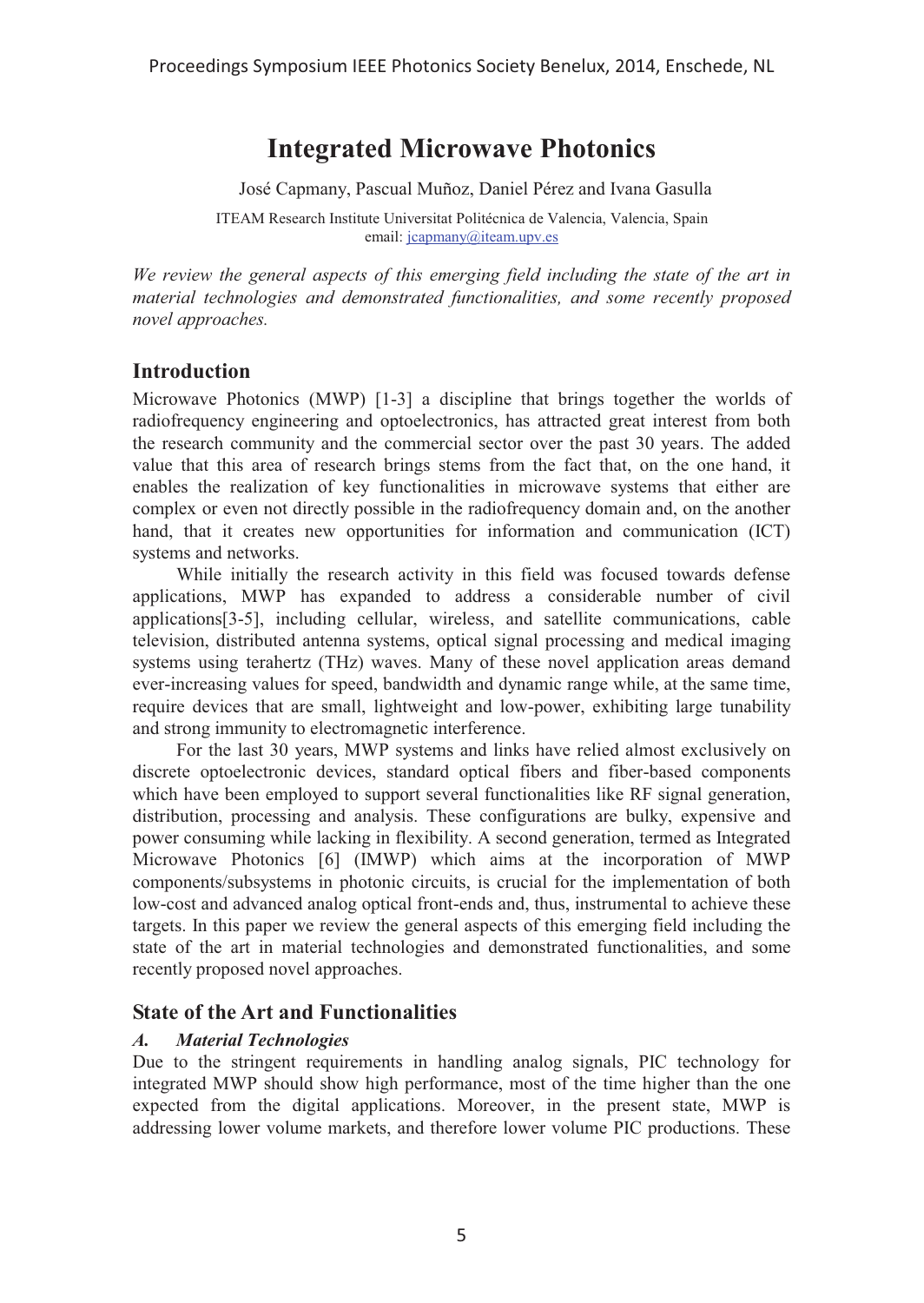are the aspects which force PIC technology players to take a different approach to integrated MWP.

Although IMWP is still in its infancy, several functionalities have been demonstrated so far in different material technologies. Table I gives a general overview per material technology of the building blocks available, that are required in a MWP system [7]. Active materials, i.e. those able to generate / amplify light, such as GaAs and InP (and combinations) excel in light generation, detection and modulation. Silicon materials may well be split in three subfamilies: Silica (fiber-like) waveguide technology, not shown in the table owing to the fact the density of integration is low (comparatively lower index contrast), despite it provides good passive devices; Silicon (Oxy)Nitride and Silicon-on-Insulator (SOI). While nitride based technology provides superb filtering and packaging solutions, SOI provides light detection, modulation and natural merge with electronics. Table II gives a technical overview per material technology. The first two rows, refractive index contrast and bend radius, are related to the circuit footprint. The third entry, attenuation coefficient, together with the two previous, is related to the quality of optical filters.

Remarkable work by USCB and Aurrion resulted in the hybrid integration of InP and Silicon material technologies [7]. The last column in Table I (after [7]) remarks all the required building blocks for MWP system can be built within this material technology, i.e. sources (DFB and Mode-locked lasers), amplifiers, electro-absorption modulators, all sort of passives (filters, couplers, polarization handling blocks…) as well as high speed photo-detectors [8], [9]. How this hybrid technology is of application to MWP is reviewed in [7], where the focus is not to beat traditional discrete component aggregation in MWP systems (on some aspects impossible, i.e. Watt operating fiber lasers, see below), but rather on exploiting novel systems concepts enabled by this hybrid integration scheme. Apart from the works by [7], other groups are pursuing the integration of gain media on Silicon technologies, and they have demonstrated amplifiers and lasers with Aluminium Oxide Erbium doped Silicon waveguides [10-12]. The active functions for the building blocks in Table I (laser, modulator and photodetector) are subject to demanding requirements in a MWP system. The basic devices for signal generation in MWP systems are high power, low relative intensity and phase noise optical sources, and broadband linear external modulators. On-chip semiconductor lasers provide lower power values (300 mW) compared to watt-class Er-doped fiber lasers (3 W) but can feature very competitive performance in terms of RIN. For instance a InGaAlAs/InP quantum-well, high-power, low-noise packaged semiconductor external cavity laser (ECL) operating at 1550 nm has been recently reported [13] capable of providing 370 mW of fiber-coupled power with a linewidth of 1 kHz, and relative intensity noise -160 dB/Hz from 200 kHz to 10 GHz.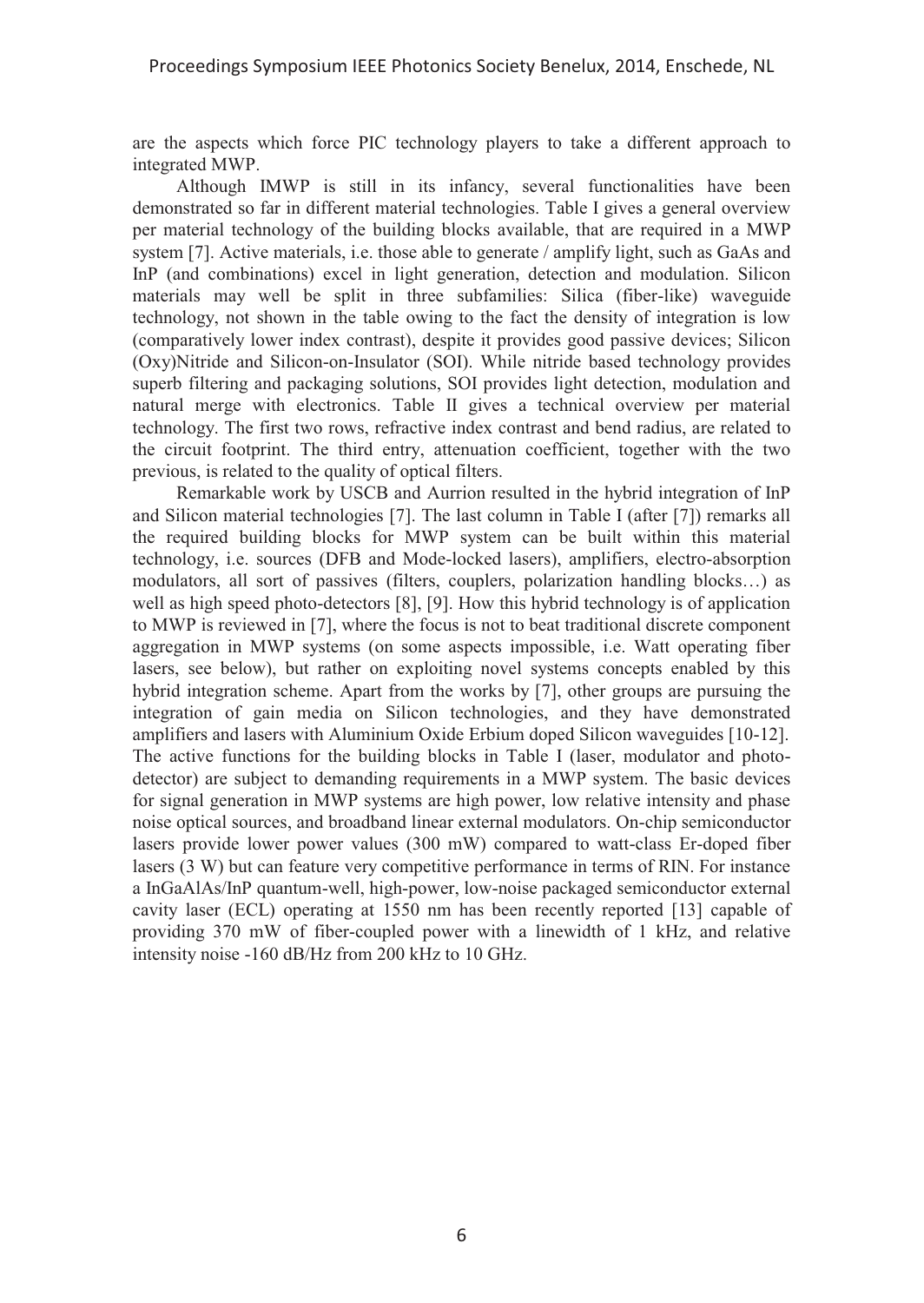| BUILDING BLOCK FEATURES AVAILABLE PER MATERIAL TECHNOLOGY[12] |          |            |          |                       |          |                    |
|---------------------------------------------------------------|----------|------------|----------|-----------------------|----------|--------------------|
|                                                               | GaAs     | <b>InP</b> | LiNbO3   | $Si(O)N$ ,<br>TriPleX | SOI      | Hybrid<br>In P/SOI |
| TL/BS                                                         | $^{+++}$ | $^{+++}$   |          |                       |          | $^{+++}$           |
| <b>PD</b>                                                     | $^{+++}$ | $^{+++}$   |          |                       | $^{++}$  | $^{+++}$           |
| <b>MOD</b>                                                    | $^{++}$  | $^{++}$    | $^{+++}$ |                       |          | $^{++}$            |
| Passive                                                       |          |            |          | $^{++}$               | $^{++}$  | $^{+++}$           |
| <b>WPKG</b>                                                   |          |            |          | $^{+++}$              | $^{+++}$ | $^{+++}$           |
| <b>ELECT</b>                                                  |          |            |          |                       | ++-      | $^{+++}$           |

TABLE I

Abbreviations: TL/BS= Tunable laser or broadband source, PD=Photo-Detector, MOD=Modulator, Passive=passive devices (couplers, filters, …), WPKG=Wafer level packaging, ELECT=Electronic System-on-Chip and System-in-Package integration. Silica on Silicon not shown, would excel in passive devices.

TABLE II

| TECHNOLOGY FEATURES PER MATERIAL TECHNOLOGY [13] |              |            |                |          |            |  |
|--------------------------------------------------|--------------|------------|----------------|----------|------------|--|
|                                                  | GaAs/<br>InP | LiNbO3     | Si(O)N         | TriPleX  | <b>SOI</b> |  |
| $\Delta n$ [%]                                   | $\sim$ 10    | $\sim$ -5  | $<$ 5          | $>25$    | >100       |  |
| $r_b$ [mm]                                       | 0.1          | 0.2        | $0.2 - 0.8$    | 0.05     | 0.05       |  |
| $\alpha$ [dB/cm]                                 | 2.5          | 0.2        | $0.05 - 0.3$   | 0.01     | $<$ 2      |  |
| Transparency                                     | <b>NIR</b>   | <b>NIR</b> | <b>VIS-NIR</b> | VIS-IR   | <b>NIR</b> |  |
| Fiber-chip<br>coupling                           |              | $^{+}$     | $^{+}$         | $^{+++}$ |            |  |
| Function<br>integration                          | $++++$       | $^{+++}$   | $^{+}$         | $^{+++}$ | $^{++}$    |  |
| Fabrication<br>cost                              |              |            | $^{++}$        | $^{+++}$ | $^{++}$    |  |

Abbreviations:  $\Delta n$ =refractive index contrast, r<sub>b</sub>=bend radius (related to overall circuit footprint),  $\alpha$ =attenuation. IR=infrared, VIS=visible, NIR=near infrared. '+' good, positive, '-' worse, negative. Note Table I includes a Hybrid InP/SOI column not shown in this table, since the hybrid combination may benefit from the positive aspects of both technologies, shown in separated columns.

High RF power handling broadband linear external modulators have been reported in III-V semiconductor technologies. For instance, both electro-absorption (EAM) and Mach-Zehnder (MZ) modulators coupler with low noise (RIN<-160 dB/Hz) tunable sampled grating DBR InP lasers have been reported. EAM based transmitters have been reported featuring a dynamic range of  $126.3$  dB·Hz<sup>4/5</sup>, while figures in excess of 115  $dB·Hz<sup>4/5</sup>$  can be achieved for MZ transmitters. Both values are over the required with very low  $\nabla \pi$  values. For instance, in [14] an advanced semiconductor design with transfer substrate has been reported featuring a 0.3 volt  $V_{\pi}$  value, capable of handling a RF power of up to 200 mW and providing a modulation bandwidth in excess of 40 GHz. Finally, photo-detectors delivering high RF power are required in order to enhance the signal to noise ratio and dynamic range. Among the possible photo-detector design, the uni-travelling carrier (UTC) configuration exhibits high saturation current at high frequencies [15,16]. High power UTC detectors delivering up to  $31.7$  dBm (1.5 W) at a 3 dB bandwidth of 8 GHz have been reported [15]. Higher operating frequency UTC detectors have been demonstrated with 3 dB bandwidths in excess of 65 GHz and 15.9 dBm RF output power [16].

#### *B. Functional devices*

Regarding, functionalities that arise from the combination of building blocks, they may be classified resorting to a generic IMWP processor concept [17,18] in the following:

**Filtering**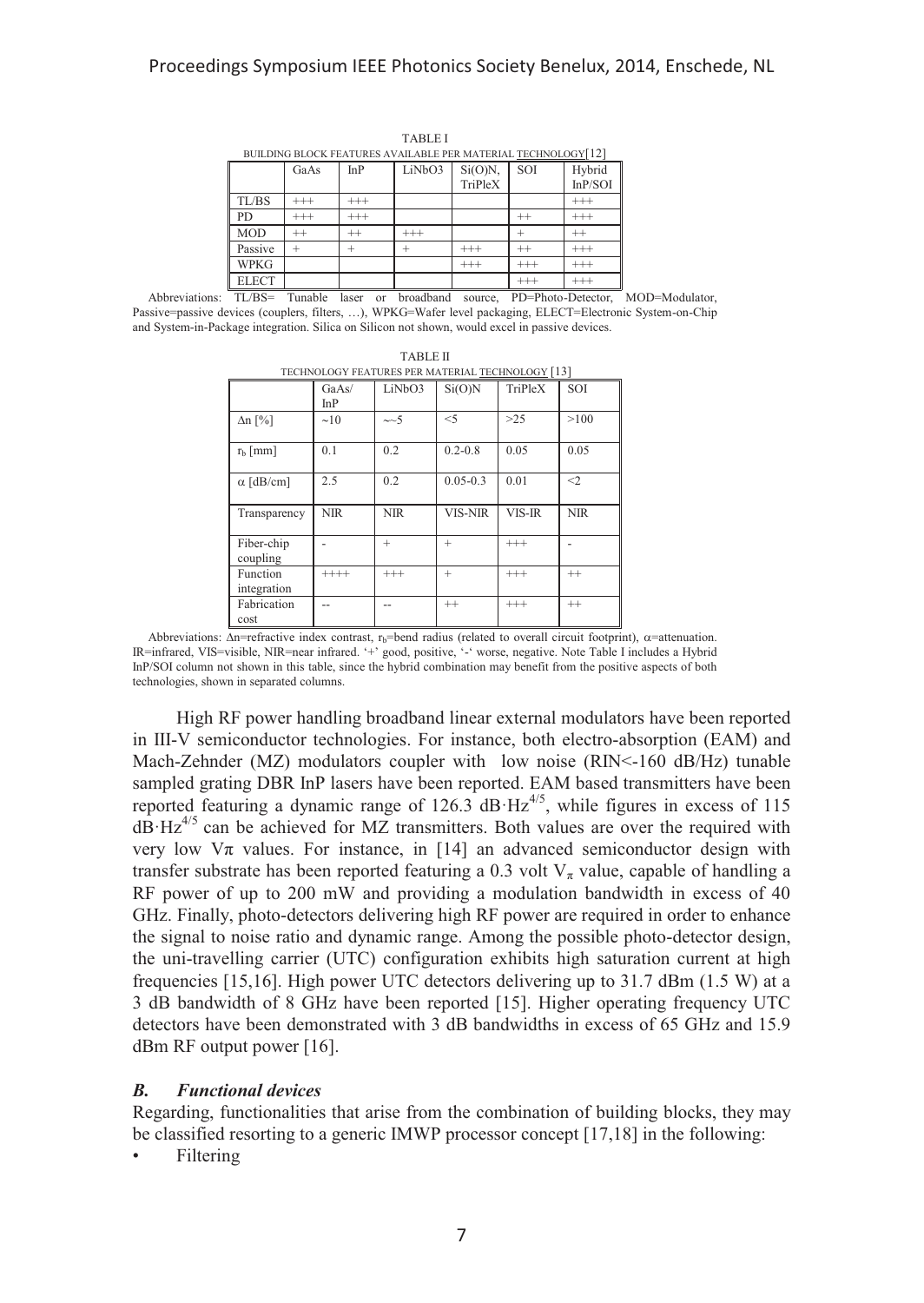- Arbitrary Waveform Generator (AWG)
- Analog Digital Converter (ADC)
- Opto-Electronic Oscillator (OEO)
- Tunable Broadband Phase Shifter (TBPS)
- Tunable True Time Delays (TTTD)
- Instantaneous Frequency Measurement (IFM)
- Frequency Multiplication (FM)
- Optical Phase-Locked Loop (OPLL)
- Frequency Up/Down Converter (FU/DC)
- Radio-Frequency Transceiver (RFTRX)
- Beam-forming network (BFM)

For some of these functions, an excerpt of relevant works is provided in the following paragraphs, and summarized in Table III. For further details refer to [6][18].

Filters [19-21] have been produced in all the cited material technologies. In InP, filters have been reported with tunable central frequencies in the range of 10-40 GHz, and tunable bandwidths of 2-7 GHz, and at least 30 dB of stop band rejection. For lower RF frequencies, implementations have been reported in TriPleX technology, for the 2-8 GHz band, with bandwidths in 300-800 MHz and 60 dB rejection. Arbitrary Waveform Generators have been reported recently, with significant efforts in Ultra-wideband (UWB) generation. Reported in several material technologies (SiN, chalcogenide waveguides, InP and TriPleX) all are capable of generating FCC compliant signals for the 4-15 GHz band [22-25]. Tunable Broadband Phase Shifters and Tunable True Time Delays have been demonstrated mainly in Silicon technologies (SOI and TriPleX). TBPSs exhibit tunable phase shifts in the range of 0-90º in a 16-20 GHz bandwidth [26]. TTTDs provide tunable delays of up to 25 ps in 8 GHz [27] or up to 400 ps limited to 1 GHz bandwidth [28]. Instantaneous frequency measurement chips are reported in InP [29] and TriPleX technologies [30], featuring RF frequency determination ranges (RMS error) of 5-15 GHz (200 MHz) and 0.4-5 GHz (93.6 MHz). Optical-Phase Locked Loops with locking range in the (-9.5, 7) GHz range and locking bandwidth of 400 MHz have been reported in InP [31]. Finally, Beamformer chips have been demonstrated in TriPleX technology, capable of addressing 16 antenna elements, in the 2-10 GHz band, and with instantaneous bandwidth of 8 GHz [32].

# **Novel approaches**

Some recent work has been reported proposing novel approaches to implement IMWP that are briefly described.

## *A. Graphene IMWP* **[33]**

Graphene is a two dimensional single layer of carbon atoms arranged in an hexagonal (honeycomb) lattice that has generated considerable interest in recent years due to its remarkable optical and electronic properties. It has an energy versus momentum dispersion diagram where the conduction and valence bands meet at single or Dirac points. In the vicinity of a Dirac point, the band dispersion is linear and electrons behave as fermions with zero mass, propagating at a speed of light of around 106 m  $s^{-1}$  and featuring mobility values of up to 106  $\text{cm}^2\text{V}^{-1}\text{s}^{-1}$ . These electronic properties make graphene a potential material for nanoelectronics and, in particular, for high-frequency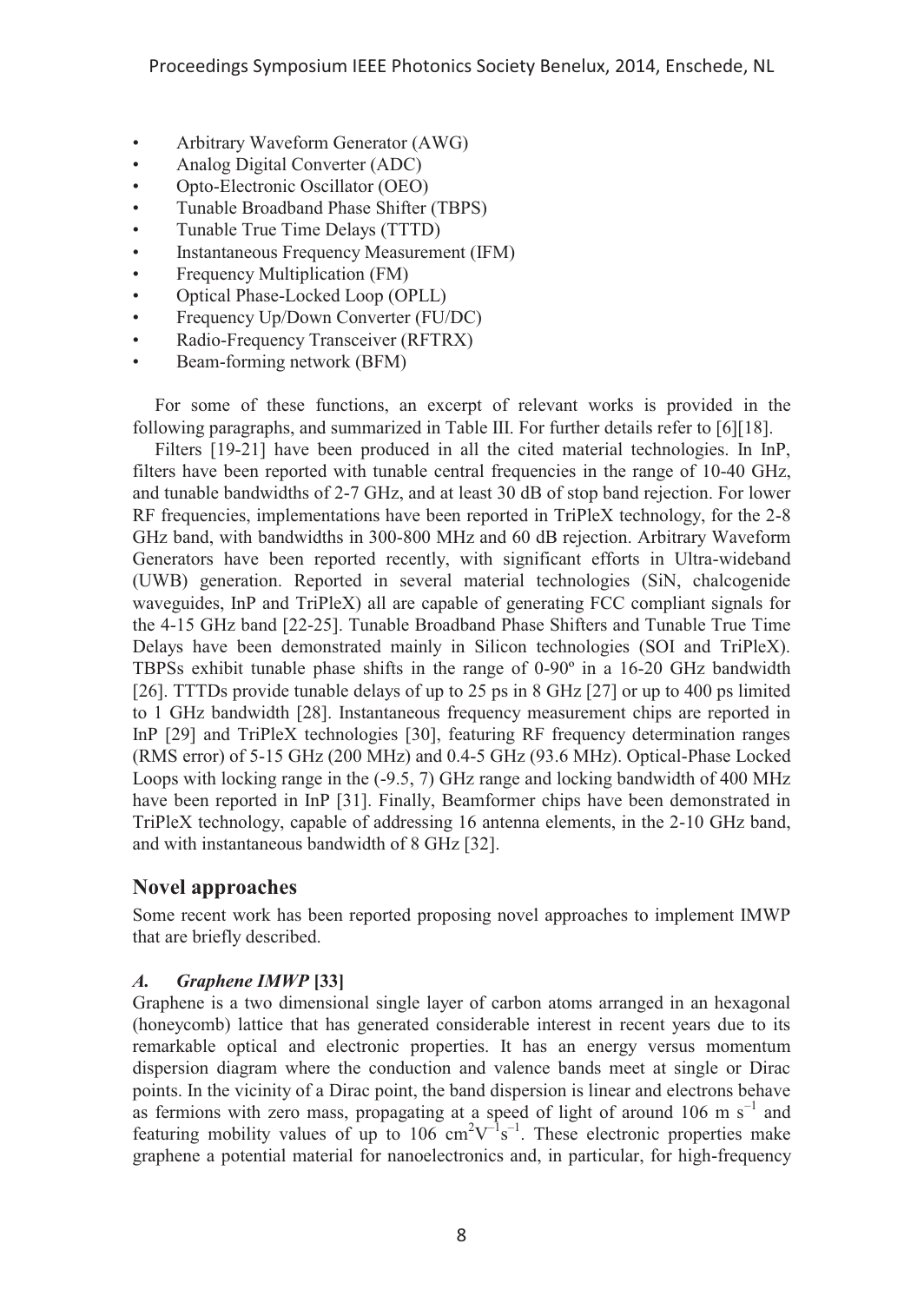applications. Graphene has noteworthy optical properties due to its conical band structure. Optical transitions include intra-band and inter-band transitions that contribute to its material conductivity. Depending on the value of its chemical potential that can be changed by changing the applied electrical voltage grapheme can behave as an electroabsorptive or an electrorefrective material. Exploiting either the electrorefractive or the electroabsortive behaviour of graphene lies at the heart of designing tunable photonics components in general and microwave photonic devices in particular. Furthermore, one of the main advantages brought by the use of graphene is that its band structure close to the Dirac points leads to an extremely high carrier mobility, enabling high-speed reconfiguration of its chemical potential with extremelly low energy consumption. For instance it has been anticipated that modulation speeds of up to 500 GHz with tens of femto joule energy consumption can be achieved.

|--|--|

TABLE I<br>BUILDING BLOCK FEATURES AVAILABLE PER MATERIAL <u>TECHNOLOGY[</u>12]

|              | GaAs     | InP      | LiNbO3   | $Si(O)N$ , | SOI      | Hybrid   |
|--------------|----------|----------|----------|------------|----------|----------|
|              |          |          |          | TriPleX    |          | In P/SOI |
| TL/BS        | $^{+++}$ | $^{+++}$ |          |            |          | $^{+++}$ |
| PD           | $^{+++}$ | $^{+++}$ |          |            | $^{++}$  | $^{+++}$ |
| <b>MOD</b>   | $^{++}$  | $^{+}$   | $^{+++}$ |            |          | $^{++}$  |
| Passive      |          |          |          | $^{+++}$   | $^{++}$  | $^{+++}$ |
| <b>WPKG</b>  |          |          |          | $^{+++}$   | $^{+++}$ | $^{+++}$ |
| <b>ELECT</b> |          |          |          |            | $^{+++}$ | $^{+++}$ |

Abbreviations: TL/BS= Tunable laser or broadband source, PD=Photo-Detector, MOD=Modulator, Passive=passive devices (couplers, filters, …), WPKG=Wafer level packaging, ELECT=Electronic System-on-Chip and System-in-Package integration. Silica on Silicon not shown, would excel in passive devices.

| I EURINULUU I-FEATURES FER MATERIAL TEURNULUU I-J J |              |            |              |          |            |  |  |
|-----------------------------------------------------|--------------|------------|--------------|----------|------------|--|--|
|                                                     | GaAs/<br>InP | LiNbO3     | Si(O)N       | TriPleX  | SOI        |  |  |
| $\Delta n$ [%]                                      | $\sim$ 10    | $\sim$ -5  | $<$ 5        | $>25$    | >100       |  |  |
| $r_b$ [mm]                                          | 0.1          | 0.2        | $0.2 - 0.8$  | 0.05     | 0.05       |  |  |
| $\alpha$ [dB/cm]                                    | 2.5          | 0.2        | $0.05 - 0.3$ | 0.01     | $\leq$ 2   |  |  |
| Transparency                                        | <b>NIR</b>   | <b>NIR</b> | VIS-NIR      | VIS-IR   | <b>NIR</b> |  |  |
| Fiber-chip<br>coupling                              |              | $^{+}$     | $\ddot{}$    | $^{+++}$ |            |  |  |
| Function<br>integration                             | $+++++$      | $^{+++}$   | $^{+}$       | $^{+++}$ | $^{++}$    |  |  |
| Fabrication<br>cost                                 |              |            | $^{++}$      | $^{+++}$ | $^{++}$    |  |  |

TABLE II TECHNOLOGY FEATURES PER MATERIAL TECHNOLOGY [13]

Abbreviations:  $\Delta n$ =refractive index contrast, r<sub>b</sub>=bend radius (related to overall circuit footprint),  $\alpha$ =attenuation. IR=infrared, VIS=visible, NIR=near infrared. '+' good, positive, '-' worse, negative. Note Table I includes a Hybrid InP/SOI column not shown in this table, since the hybrid combination may benefit from the positive aspects of both technologies, shown in separated columns

Graphene can be incorporated into silicon based integrated optic circuits using several configurations to implement graphene silicon waveguides (GSWs). One approach consists in placing a monolayer graphene sheet on top of a silicon bus waveguide, separated from it by a thin  $Al_2O_3$  layer as shown in Fig. 1. Another option is to integrate two layers of graphene separated again by a thin  $Al_2O_3$  layer on top of a silicon rib waveguide. In the so-called slot waveguides the graphene layer is sandwiched between doped silicon dielectrics.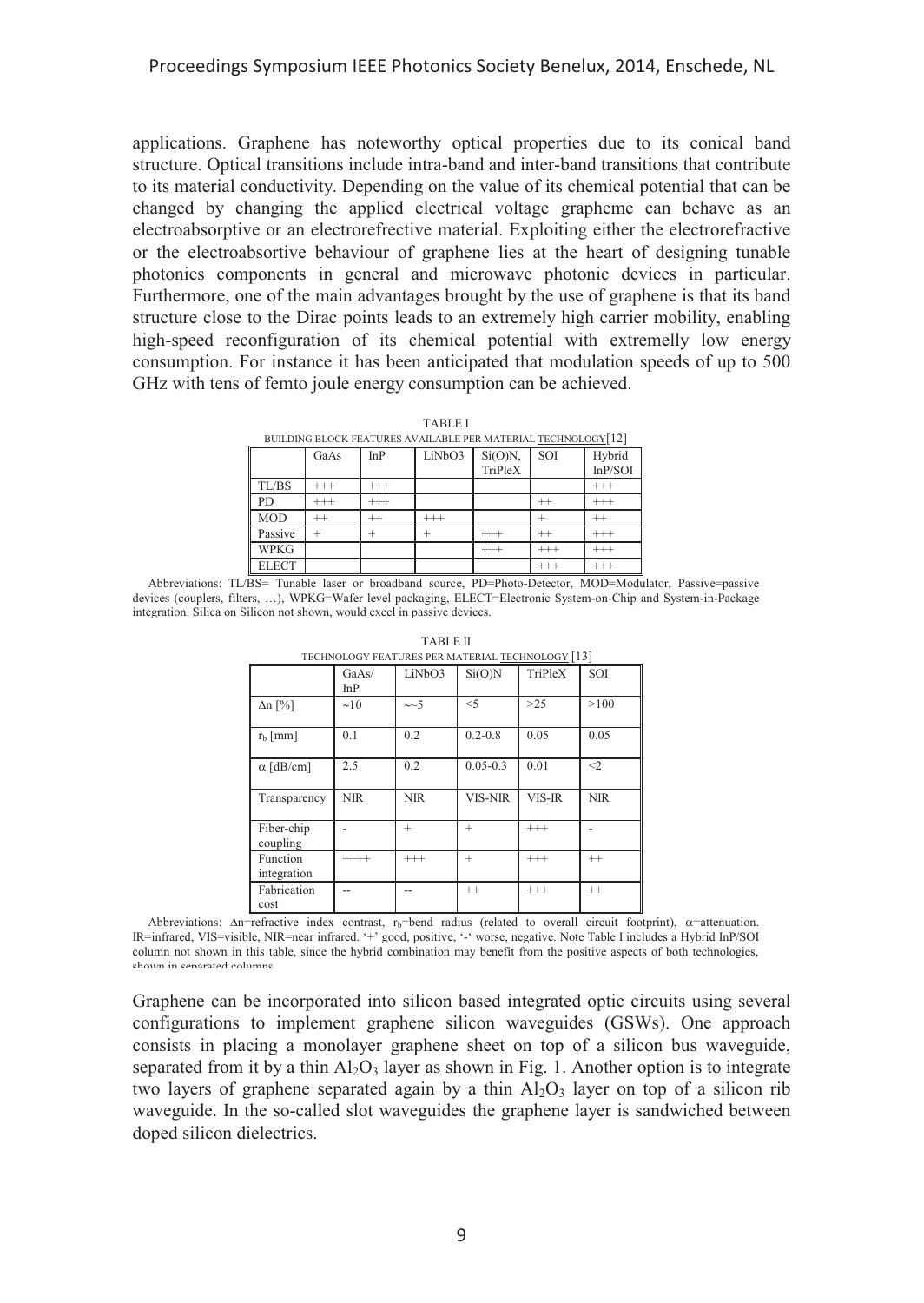#### Proceedings Symposium IEEE Photonics Society Benelux, 2014, Enschede, NL

In all the cases the presence of the graphene layer modifies the propagation characteristics (field profile, losses and effective index) of the guided modes and these can be in turn controlled and reconfigured changing the chemical potential by means of applying a suitable voltage

Fig. 2 illustrates, as an example, the design of a phase-shifter based on the deep GSW]. The structure is composed of two racetrack cavities rather than a single one in order to easily achieve a sharper transition in the phase transfer around the resonance frequency. The structure is designed for operation at 1550 nm featuring a cavity length of 213.6 μm which yields a free spectral range of 6 nm, enough for broadband operation of the phase shifter in the 20-100 GHz Rf frequency range. The resonator coupling constants are both equal to 0.12. Designs for true time delay lines, integrated gratings have already been reported and work is undergoing to provide their first experimental demonstrations,



Figure 1. (Left) deep-etch and (Right) shallow-etch silicon waveguides with a layer of graphene placed on top of them

#### *B. Nonlinear IMWP* **[34]**

Incorporating optical nonlinearities in an IMWP processor has been recently proposed as a means to contruct general purpose MWP integrated signal processors. The rationale behind this approach is that many MWP signal processing functions can be generalized as processing of a number of copies of RF modulated optical signals using reconfigurable optical filters and nonlinear optical processes that create new optical wavelengths such as FWM, SFG, or DFG are attractive candidates for generating such signal copies. A high performance notch filter with unprecedented performance parameters in terms of signal rejection (51 dB), spectral tuning range (>30Ghz) and filtering resolution has been recently reported. It exploits the strong stimulated Brillouin scattering provided by a 6.5 cm highly nonlinear calchogenide waveguide. Work is being carried to exploit other nonlinear effects and, in ultimate term the feasibility of this approach will gratly depend on factors such as efficiency of the associated on-chip nonlinear processes, and the integrability of the nonlinear platform of choice with other optical functionalities such as optical modulation, reconfigurable optical filtering, and photodetection.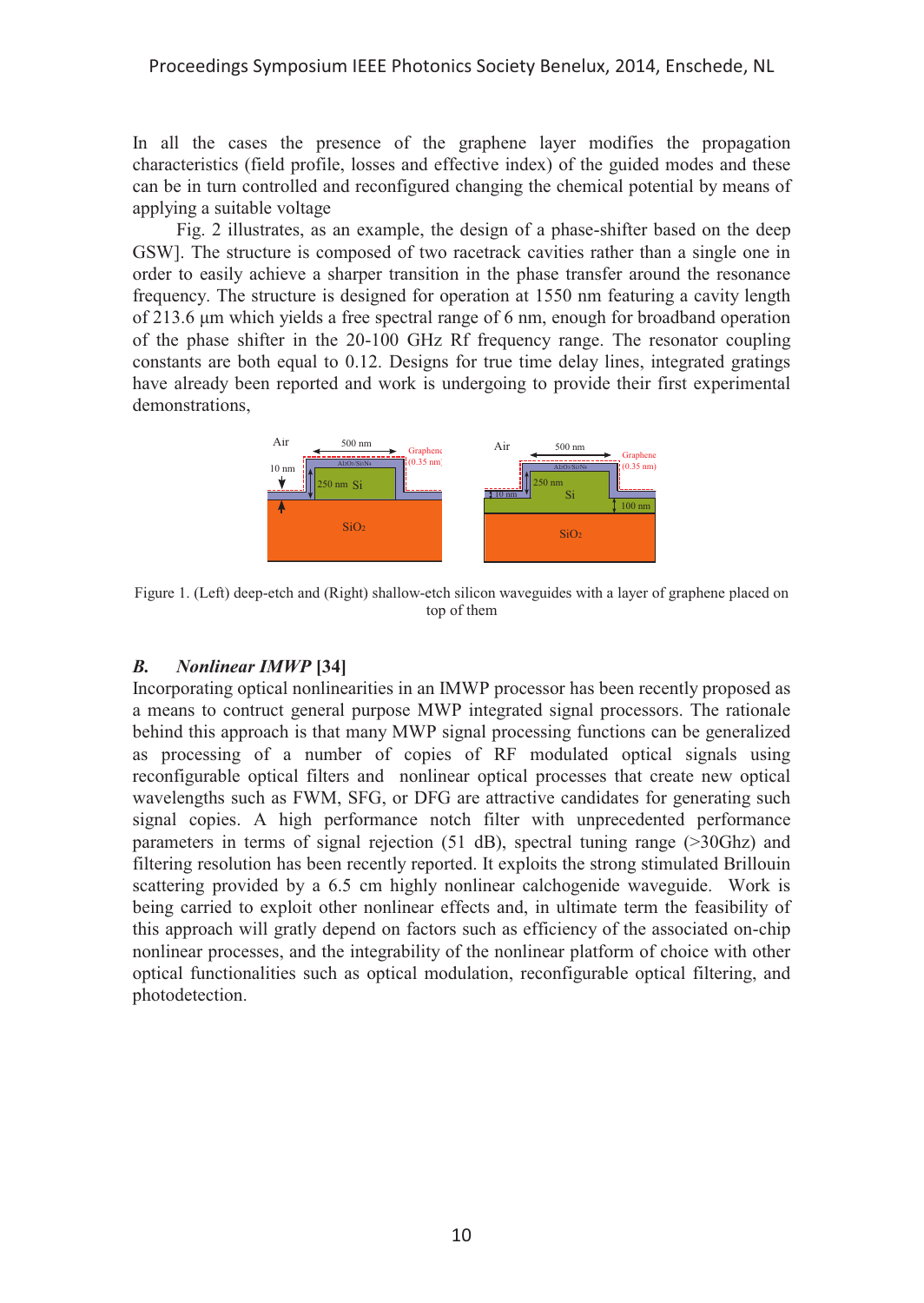

Figure 2. (Upper) principle of operation of a single-sideband microwave photonics RF phase shifter using an all pass optical filter resonance. (Intermediate) two-stage racetrack resonator GSW design of a tunable phase shifter . (Lower) impressed phase shift (modulus  $2\pi$ ) vs chemical potential.

## **Summary and Conclusions**

We have reviewed some of the salient results in terms of technology, functionalities and future directions of Integrated Microwave Photonics. This emerging field is called to play a key role in enabling the widespread use of analog optical frontends that will be required in the radio-fiber interface of next generation fiber-wireless broadband networks.

# **Acknowledgements**

The authors wish to acknowledge the financial support of the GVA PROMETEO 2013712 excellency award project.

## **References**

- [1] J. Capmany and D. Novak, 'Microwave Photonics combines two worlds', Nature Photonics, vol. 1, pp. 316-330, 2007.
- [2] J. Yao, 'Microwave Photonics', IEEE J. Lightwave Technol. Vol. 27, pp. 314–335 (2009).
- [3] Technology Focus on Microwave Photonics, Nature Photonics, Vol. 5, pp.723-736 (2011).
- [4] H. Al-Raweshidi and S. Komaki (Eds), Radio Over Fiber Technologies for Mobile Communications Networks, Artech House, Boston (2002).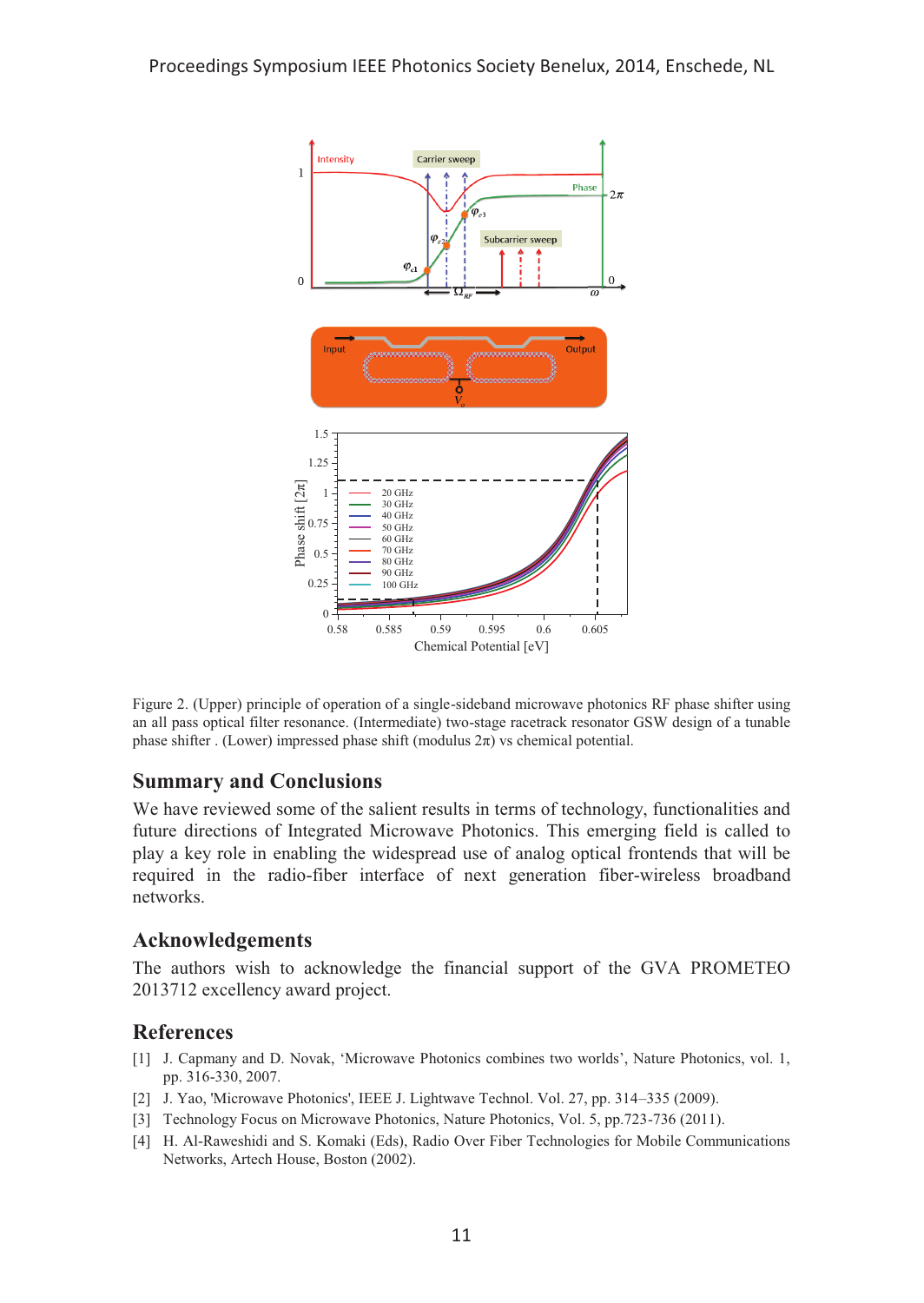- [5] J. Capmany, B. Ortega, and D. Pastor, "" A tutorial on Microwave Photonic filters J. Lightwave Technol., Vol. 24, no. 1, pp. 201–229 (2006).
- [6] D. Marpaung, C. Roeloffzen, R. Heideman, A. Leinse, S. Sales, and J. Capmany, "Integrated microwave photonics," Lasers Photon. Rev., to be published.
- [7] H-W. Chen et al., "Integrated Microwave Photonic Filteron a Hybrid Silicon Platform," IEEE Trans. Microw. Theory Tech., vol. 58, pp. 3213-3219, (2010).
- [8] C. G. H. Roeloffzen, L. Zhuang, C. Taddei, A. Leinse, R. G. Heideman, P. W. L. van Dijk, R. M. Oldenbeuving, D. A. I. Marpaung, M. Burla, and K. -J. Boller, "Silicon nitride microwave photonic circuits," Opt. Express 21, 22937-22961 (2013).
- [9] M.J.R Heck, J.F. Bauters, M.L. Davenport, J.K. Doylend, S. Jain, G. Kurczveil, S. Srinivasan, Yongbo Tang, J.E. Bowers, "Hybrid Silicon Photonic Integrated Circuit Technology," Selected Topics in Quantum Electronics, IEEE Journal of , vol.19, no.4, pp.6100117,6100117, July-Aug. 2013
- [10] J. Bradley, . Purnawirman, E. Hosseini, J. Sun, T. Adam, G. Leake, D. Coolbaugh, and M. Watts, "Cand L-Band Erbium-Doped Aluminum Oxide Lasers with Silicon Nitride Distributed Bragg Reflector Cavities," in CLEO: 2013, OSA Technical Digest (online) (Optical Society of America, 2013), paper CF1I.4.
- [11] M. Belt, T. Huffman, M. Davenport, W. Li, J. Barton, and D. Blumenthal, "Arrayed narrow linewidth erbium-doped waveguide-distributed feedback lasers on an ultra-low-loss silicon-nitride platform," Opt. Lett. 38, 4825-4828 (2013).
- [12] J. D. Bradley and M. Pollnau, "Erbium-doped integrated waveguide amplifiers and lasers". Laser & Photonics Reviews, 5(3), 368-403, 2011.
- [13] W. Loh, F. J. O'Donnell, J. J. Plant, M. A. Brattain, L. J. Missaggia, and P. W. Juodawlkis, " Packaged, High-Power, Narrow-Linewidth Slab-Coupled Optical Waveguide External Cavity Laser (SCOWECL)," IEEE Photon. Tech. Lett., Vol. 23, pp. 974-977, (2011).
- [14] JaeHyuk Shin, Yu-Chia Chang, and Nadir Dagli, " 0.3 V drive voltage GaAs/AlGaAs substrate removed Mach–Zehnder intensity modulators," Appl. Phys. lett., Vol. 92, 201103, (2008).
- [15] Qiugui Zhou, A.S. Cross, Yang Fu, A. Beling, B.M. Foley, P.E. Hopkins, J.C. Campbell, "Balanced InP/InGaAs Photodiodes With 1.5-W Output Power," IEEE Photonics Journal, vol.5, no.3, pp.6800307–6800307, June 2013.
- [16] Qiugui Zhou, A.S. Cross, A. Beling, Yang Fu, Zhiwen Lu, J.C. Campbell, "High-Power V-Band InGaAs/InP Photodiodes," Photonics Technology Letters, IEEE , vol.25, no.10, pp.907–909, May15, 2013.
- [17] J. Capmany, S. Sales, I. Gasulla, J. Mora, J. Lloret, and J. Sancho, "Innovative concepts in microwave photonics," Waves, vol. 4, pp. 43–58, 2012.
- [18] P. Muñoz, J. Capmany, D. Pérez, J.H. den Besten, J.S. Fandiño, J.D. Doménech, "Integrated microwave photonics: state of the art and future trends", in Proc. Int. Conf. on Transparent Opt. Networks (ICTON), Graz, Austria, July 6-10 (2014).
- [19] E. J. Norberg, R. S. Guzzon, J. S. Parker, L. A. Johansson, and L. A. Coldren, "Programmable photonic microwave filters monolithically integrated in InP–InGaAsP," Journal of Lightwave Technology, vol. 29, no. 11, pp. 1611–1619, 2011.
- [20] R. S. Guzzon, E. J. Norberg, J. S. Parker, L. A. Johansson, and L. A. Coldren, "Integrated InP-InGaAsP tunable coupled ring optical bandpass filters with zero insertion loss," Optics express, vol. 19, no. 8, pp. 7816–7826, 2011.
- [21] D. Marpaung, B. Morrison, R. Pant, C. Roeloffzen, A. Leinse, M. Hoekman,R. Heideman, and B. J. Eggleton, "Si3N4 ring resonator-based microwave photonic notch filter with an ultrahigh peak rejection," Optics express, vol. 21, no. 20, pp. 23286–23294, 2013.
- [22] F. Ferdous, H. Miao, D. E. Leaird, K. Srinivasan, J. Wang, L. Chen, L. T. Varghese, and A. M. Weiner, "Spectral line-by-line pulse shaping of on-chip microresonator frequency combs," Nature Photonics, vol. 5, no. 12, pp. 770–776, 2011.
- [23] K. Tan, D. Marpaung, R. Pant, F. Gao, E. Li, J. Wang, D.-Y. Choi, S. Madden, B. Luther-Davies, J. Sun, et al., "Photonic-chip-based all optical ultra-wideband pulse generation via XPM and birefringence in a chalcogenide waveguide," Optics express, vol. 21, no. 2, pp. 2003–2011, 2013.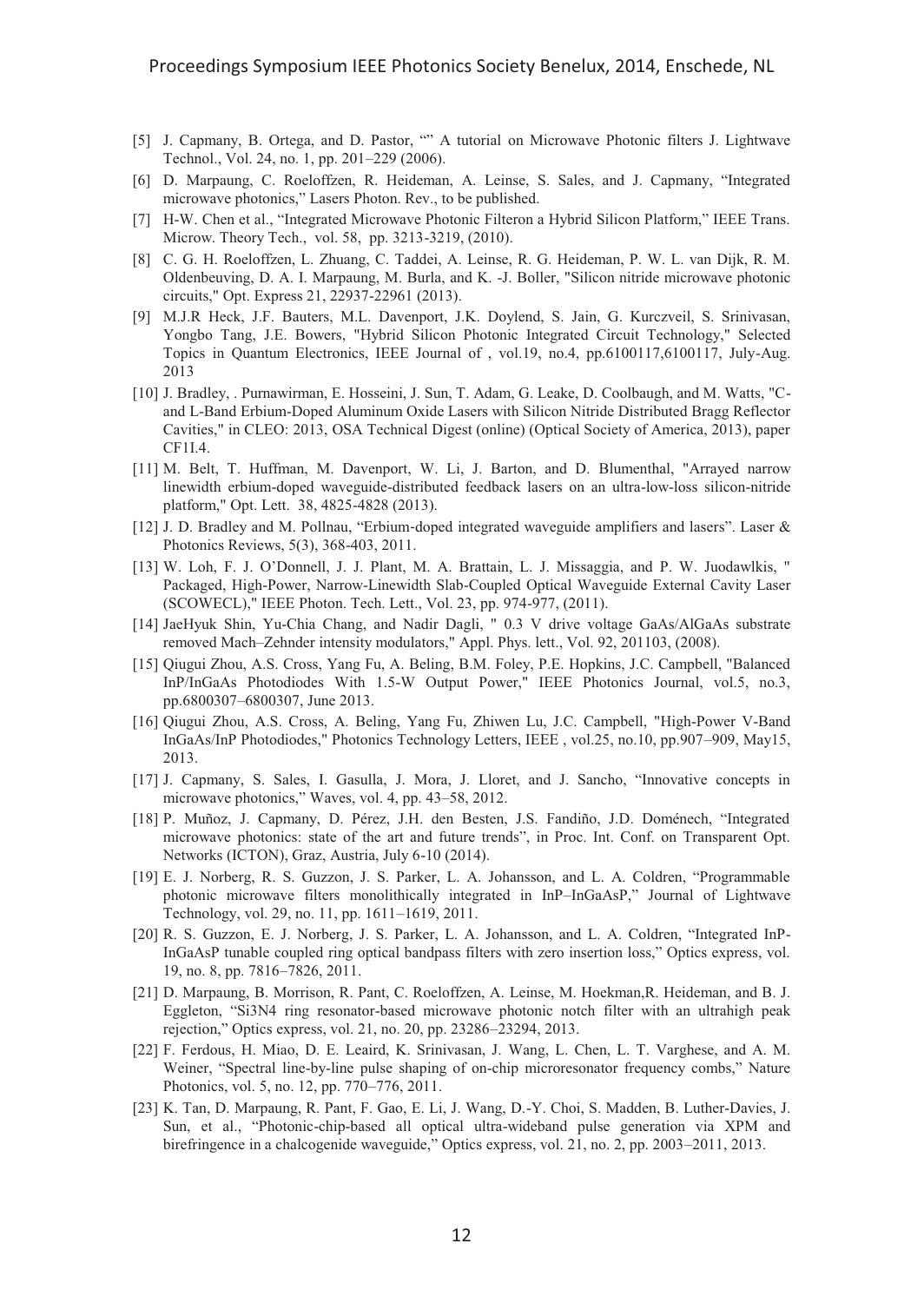- [24] V. Moreno, M. Rius, J. Mora, M. A. Muriel, and J. Capmany, "Integrable high order uwb pulse photonic generator based on cross phase modulation in a soa-mzi," Optics express, vol. 21, no. 19, pp. 22911–22917, 2013.
- [25] D. Marpaung, L. Chevalier, M. Burla, and C. Roeloffzen, "Impulse radio ultrawideband pulse shaper based on a programmable photonic chip frequency discriminator," Optics Express, vol. 19, no. 25, pp. 24838–24848, 2011.
- [26] M. Burla, L. R. Cortés, M. Li, X. Wang, L. Chrostowski, and J. Azaña, "On-chip ultra-wideband microwave photonic phase shifter and true time delay line based on a single phase-shifted waveguide bragg grating," in IEEE Microwave Photon. Conf. pp. W2–3, p. 70, 2013.
- [27] M. Burla, D. Marpaung, L. Zhuang, C. Roeloffzen, M. R. Khan, A. Leinse, M. Hoekman, and R. Heideman, "On-chip cmos compatible reconfigurable optical delay line with separate carrier tuning for microwave photonic signal processing," Opt. Express, vol. 19, pp. 21475–21484, Oct 2011.
- [28] W. Shi, V. Veerasubramanian, D. Patel, and D. V. Plant, "Tunable nanophotonic delay lines using linearly chirped contradirectional couplers with uniform bragg gratings," Optics Letters, vol. 39, no. 3, pp. 701–703, 2014.
- [29] J. S. Fandino and P. Munoz, "Photonics-based microwave frequency measurement using a doublesideband suppressed-carrier modulation and an inp integrated ring-assisted Mach-Zehnder interferometer filter," Opt. Lett., vol. 38, pp. 4316–4319, Nov 2013.
- [30] D. Marpaung, "On-Chip Photonic-Assisted Instantaneous Microwave Frequency Measurement System," IEEE Photonics Technology Letters, vol. 25, no. 9, pp.837–840, May 1, 2013
- [31] M. Lu, H. Park, E. Bloch, A. Sivananthan, A. Bhardwaj, Z. Griffith, L. A. Johansson, M. J. Rodwell, and L. A. Coldren, "Highly integrated optical heterodyne phase-locked loop with phase/frequency detection," Optics express, vol. 20, no. 9, pp. 9736–9741, 2012.
- [32] M. Burla, D. Marpaung, L. Zhuang, C. Roeloffzen, M. R. Khan, A. Leinse, M. Hoekman, and R. Heideman, "On-chip CMOS compatible reconfigurable optical delay line with separate carrier tuning for microwave photonic signal processing," Optics express, vol. 19, no. 22, pp. 21475–21484, 2011.
- [33] J. Capmany, J.D. Domemech and P. Muñoz, "Graphene integrated microwave photonics", Journal of Lightwave Technology, vol. 32, no. 20, pp. 3785-3796, 2014.
- [34] D. Marpaung, M. Pagani, B. Morrison and B.J. Eggleton, "Nonlinear integrated microwave photonics", Journal of Lightwave Technology, vol. 32, no. 20, pp. 3421–3427, 2014.